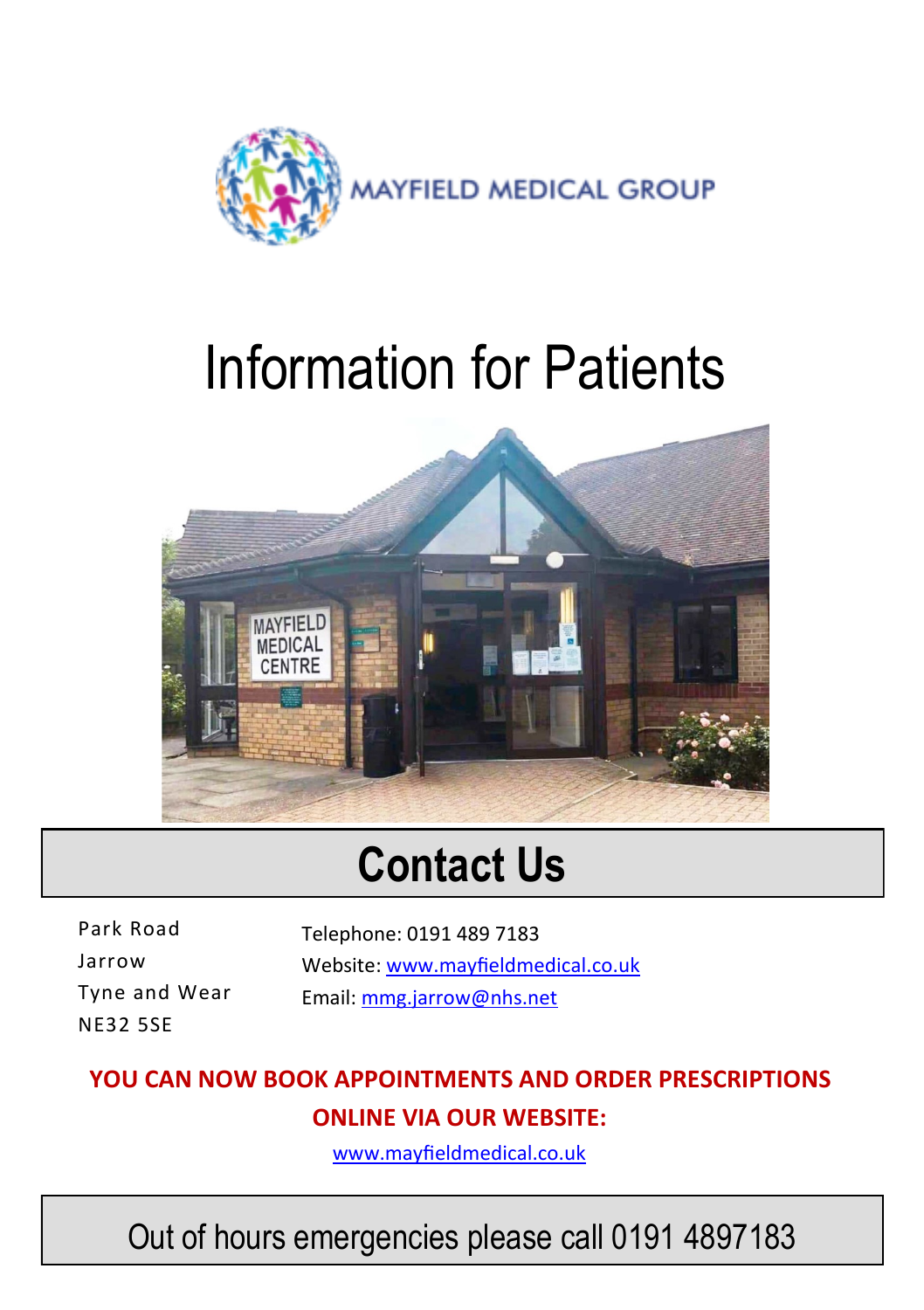#### **Welcome to the Practice**

This booklet has been produced in order to help you understand the services that are provided at Mayfield Medical Group. Please read it, we hope you will find it helpful and informative

If you require any further information on any of the services we offer, please ask the reception staff who will be happy to help you.

#### **The Partners**

**Dr D E S Cordner (male) MB,Bch,MRCGP**

**Dr S Aval (male) MBChB MRCS(Ed) MRCGP DOHNS**

#### **Salaried Doctors**

**Dr E Stone (female) MBChB BSc (Hons) MRCGP DCH**

#### **The Managers**

**Chelsea Wade (Miss) Joanne Scott (Mrs)**

**Business Manager Operations Manager**

**Admin Supervisor Reception Supervisor Kelsey Scott (Miss) Kourtney Bell (Miss)**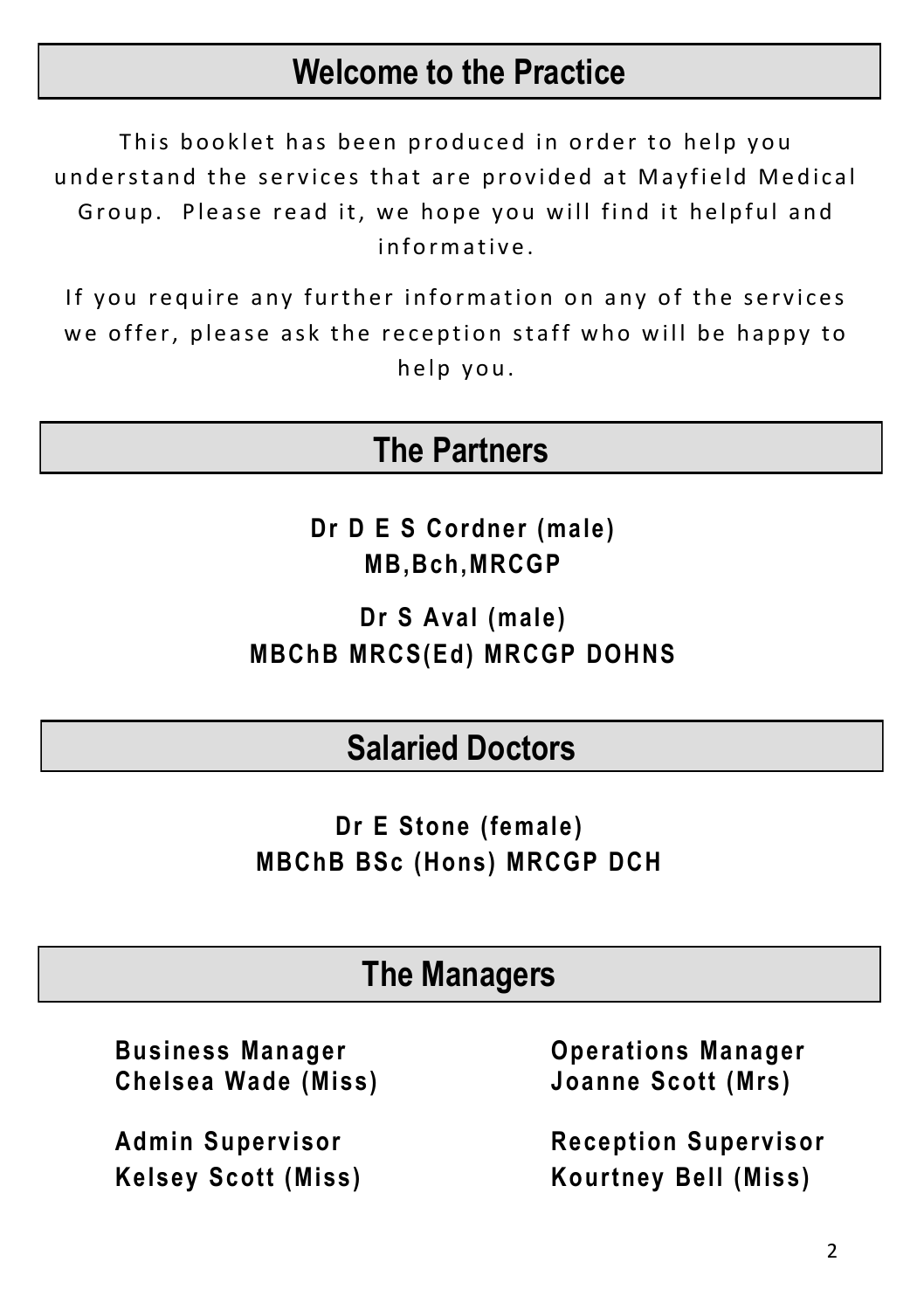## **Training of Students**

Both the doctors and the nurses may at times have a student doctor or nurse with them. You will be advised of this before your appointment and may, of course, ask to see the doctor or nurse alone. Please bear in mind that sitting in with their tutor is an important part of the students training.

## **About Us**

We are a 2 partner training practice, based in purpose built premises in Jarrow, South Tyneside. The practice has suitable access for disabled visitors.

We are committed to the provision of high quality, patient led services.

Being a training practice we have F2 doctors who carry out consultations within the practice, under the supervision of Dr Cordner, Dr Aval and Dr Stone.

As well as the GPs we have our Nurse Practitioners Kelly Elliott (Lead), Nicola Shand, Emma Lowe and Louisa Mills. Also Practice Nurses Kimberly Cockburn, and Carly Findlay and our Health Care Assistants Stephen Payne and Gillian Trowell.

We have a full compliment of attached staff who although not directly employed by the practice, work closely with us as part of the community team. Other important team members include the receptionists and clerical staff who can answer many of your queries but more complex administrative matters may be dealt with by the Reception Supervisor or Operations Manager, Joanne Scott.

The doctors and staff seek to provide the services which meet your needs. If you have any suggestions or criticisms about any part of the practice please speak to either the Business Manager or Operations Manager.

#### **Surgery Opening Times**

The practice will be open during the following hours: -

Monday – Friday 8:30am – 6:00pm and on Thursday evenings we are open till 7:45pm.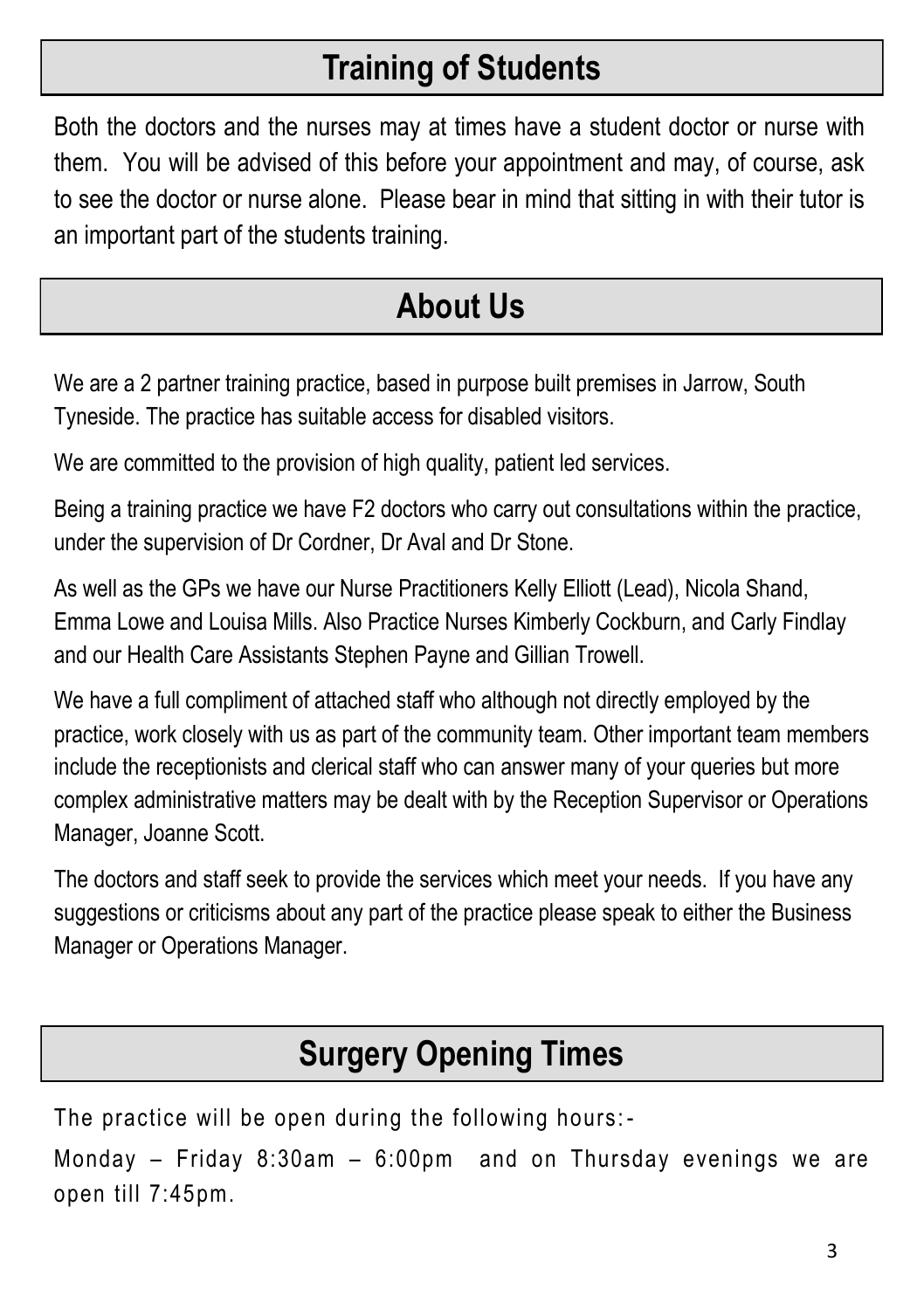#### **To Arrange an Appointment**

- To book your appointment you can telephone the surgery on 0191 4897183 and your appointment will be triaged by a clinician or you can register and go online and book appointments via our website; ask reception for details.
- Appointments are booked for the day that you wish to be seen where possible. We will try to put you with the clinician of your choice if this is not possible you will be offered an appointment with a clinician who is available.
- When booking your appointment you will be asked by the receptionist to explain briefly what the problem is, this is so that they can book you with the relevant person (not always the doctor).
- Chronic Disease appointments will be pre booked.

#### **Out of Hours Emergencies**

- If you require a doctor for a genuine medical emergency between the hours of 6.00 pm and 8.30 am you can telephone the surgery on 0191 4897183. You will hear a recorded message giving you the contact number for the emergency service, please have a pen and paper ready to take these details. Please be aware that these details change daily.
- You can also contact NHS Direct on: 111

#### **Home Visits**

We prefer patients to come to surgery if they can. Therefore home visits are reserved only for those patients who are too ill to attend the surgery or are housebound.

If you need a home visit please telephone 0191 4897183 as early as possible and be prepared to answer some questions to enable the doctor to assess the urgency.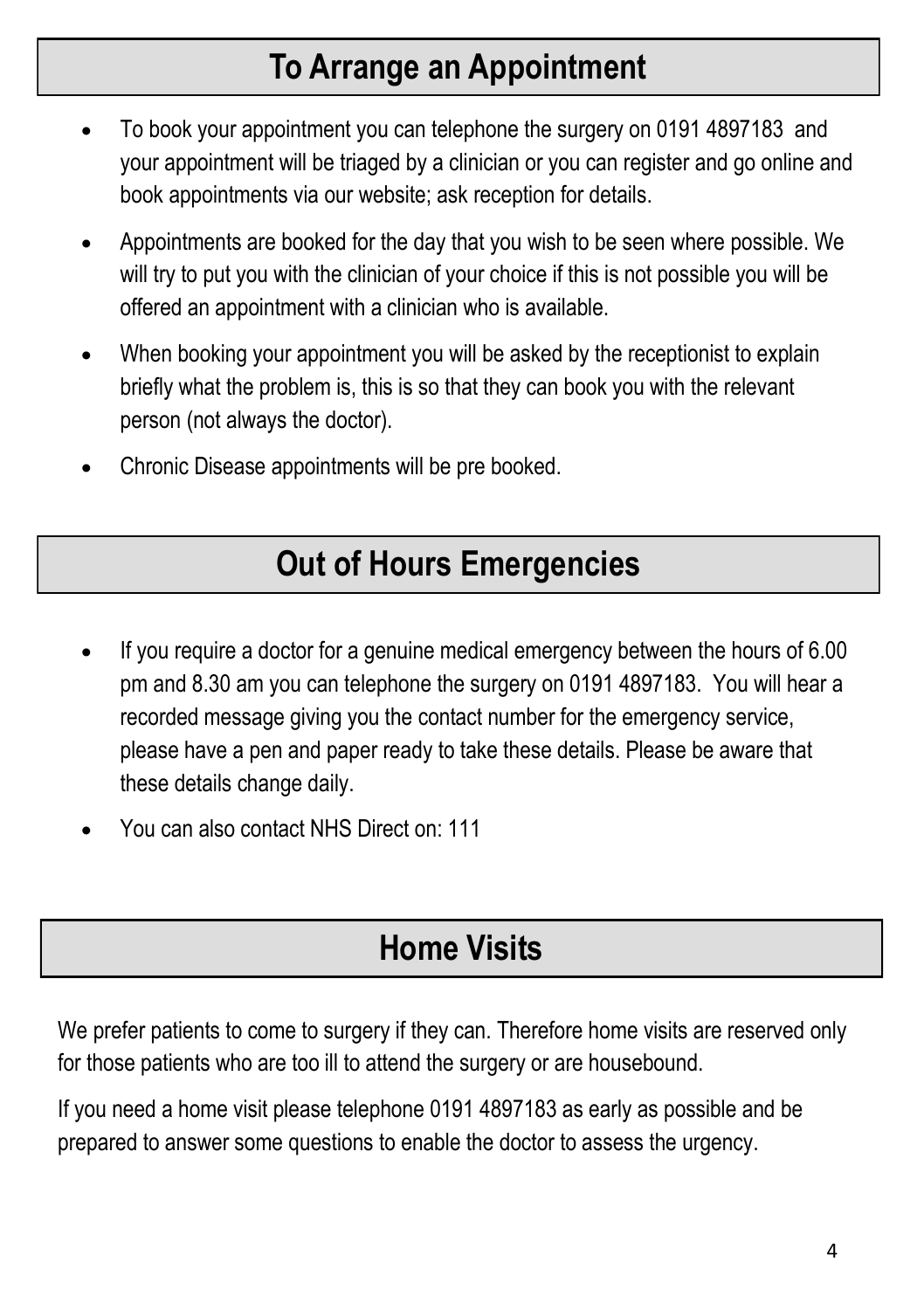## **Consultation Times**

- With a slight variation between doctors, morning consultations at the surgery take place between 8.45 am and 11.30 am and afternoon consultations between 2.30 pm and 5.30 pm.
- All surgery consultations are by appointment which is normally made on the day you wish to be seen.
- If you are going to be late or are unable to attend your appointment please let us know. This is important as the practice operates a strict policy for DNA's.
- Please remember that each appointment slot is for one problem and one person. If you require longer or want a member of your family to be seen at the same time as you please ask the receptionist and they will arrange extra time for you.

## **Requesting Your Test Results**

- To request your results telephone 0191 4897183 Monday Friday between 10.00am and 6.00pm. Remember it is your responsibility to contact the surgery for your results.
- Results will only be given to a representative with your written consent.

#### **Telephone Advice**

- A Triage Doctor or Nurse Practitioner is available to offer telephone advice daily between 8.45am and 11.30am then again between 2.30 pm and 5.30 pm
- If you telephone outside of these times you may be asked to phone back or leave a message so that someone can come back to you. The Nurse Practitioner may be able to advise you over the phone but if necessary will offer you an appointment to be seen in the practice.
- The Nurse Practitioner can diagnose and prescribe and also run their own surgeries for minor ailments. Appointments can be booked with them in the usual way.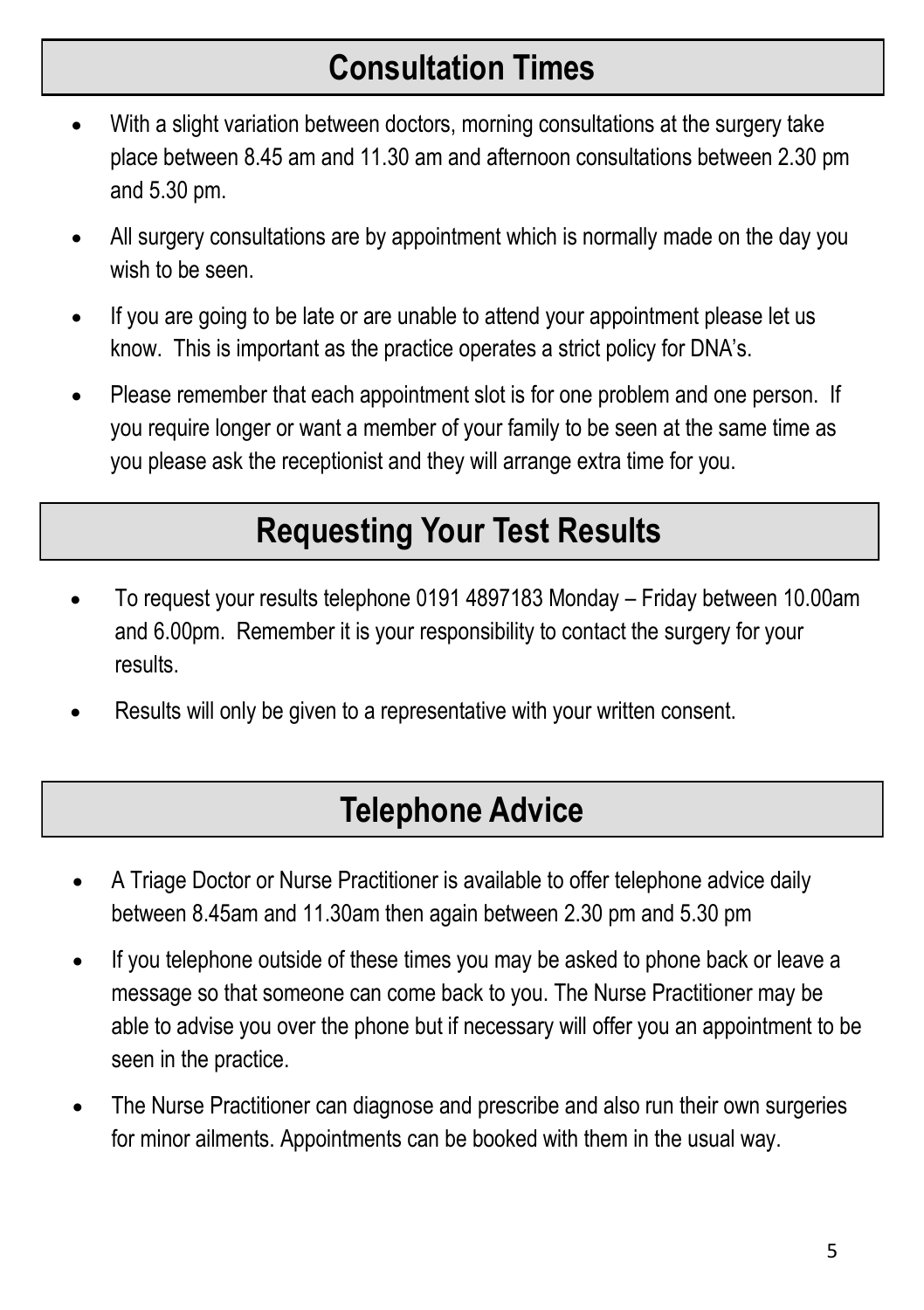## **Repeat Prescriptions**

Patients who are on regular medication do not always need to see a doctor to obtain a repeat prescription. Your prescription has a counterfoil attached to it listing your prescribed medication. This tear off slip should be presented at the reception desk when you need further medication, after ticking the items you require. If your prescription is to be posted please supply a stamped addressed envelope. If you are housebound you can order your prescriptions by telephoning 0191 4897183 Monday – Friday between 11.00 am and 12.00 noon.

All repeat prescriptions will take 48 hours to process (longer if posted) please allow yourself time so as not to run out of your medication.

You can also order prescription via email. The email address for this is:

#### **[Mayfield.repeatprescriptions@nhs.net](mailto:mayfield.repeatprescriptions@nhs.net)**

Or you can order prescriptions online via our website, ask reception for details.



**We operate an electronic prescription service, you can nominate a pharmacy, order your prescription and it will be sent electronically to your chosen pharmacy. Ask at reception for details.**

## **Your Responsibilities**

- We ask that you are on time for your appointment, if you are more than 10 minutes late we may not be able to see you and may need to rearrange.
- We also ask that if you cannot attend your appointment you let us know so that we can offer it to someone else. If you do not attend or cancel this will be recorded as a DNA. We have a policy of removing patient's who DNA 3 times.
- We are a zero tolerance practice.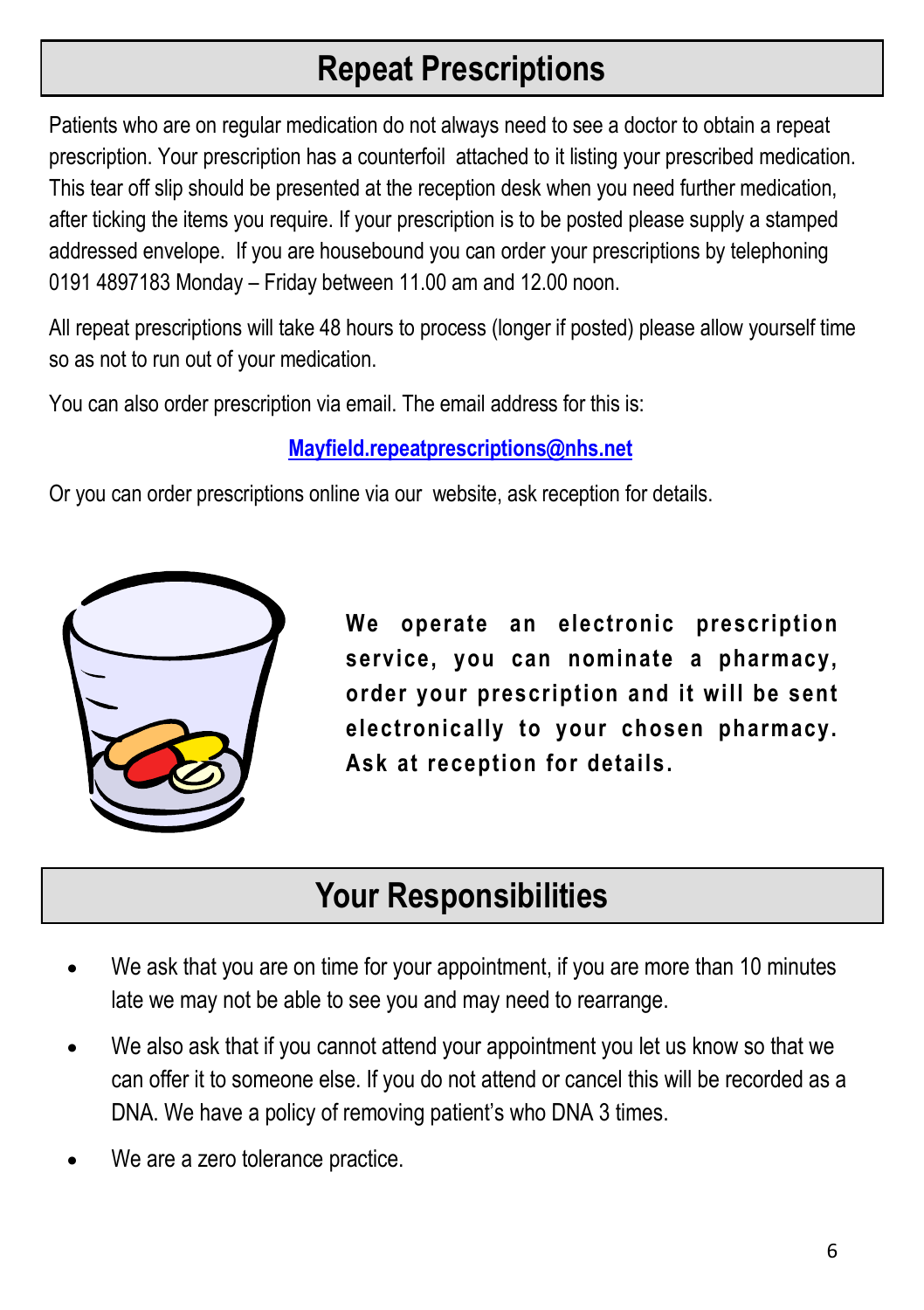#### **Practice Services**

- $\Rightarrow$  **Minor Surgery** Various minor surgical procedures are carried out in the practice (for example, removal of cysts and lumps). Your doctor will discuss this with you if you require this service.
- **Child Health Clinic**  The Health Visitors are available in the community for routine health and developmental advice for children under the age of 5years, contact the surgery for further details.
- $\Rightarrow$  **Immunisation** of children is carried out in the practice by the practice nurse on a Friday morning 9.00am – 12noon. These sessions are for well children only. Unwell children should be seen during routine surgeries to minimise the spread of infections.
- $\Rightarrow$  **Antenatal Care** Routine antenatal care is undertaken by the community midwife on a Tuesday at the practice. Appointments are made by contacting reception.
- ⇒ **Practice Nurse Clinics** Our practice nurses carry out a variety of specialist services and chronic disease monitoring according to clinical protocols. Please make an appointment at reception to see the practice nurse who will be able to help you with:
	- $\Rightarrow$  Immunisation and advice for travel | cervical smears | influenza vaccinations | lifestyle advice e.g. smoking cessation and alcohol reduction | HRT reviews | dressings etc.
- $\Rightarrow$  The practice nurses also run the following clinics:
	- $\Rightarrow$  Diabetes | Asthma | COPD | Heart and Stroke clinics.

#### **Practice Area**

The practice boundaries cover all parts of Jarrow and beyond as far as:

#### **Lukes Lane,Hebburn**

**The roundabout between Henley Way and the New Road Boldon Colliery.**

**Newcastle Road upto the Junction with the John Reid Road.**

**As far as Whitemare Pool**

**Up to Bill Quay**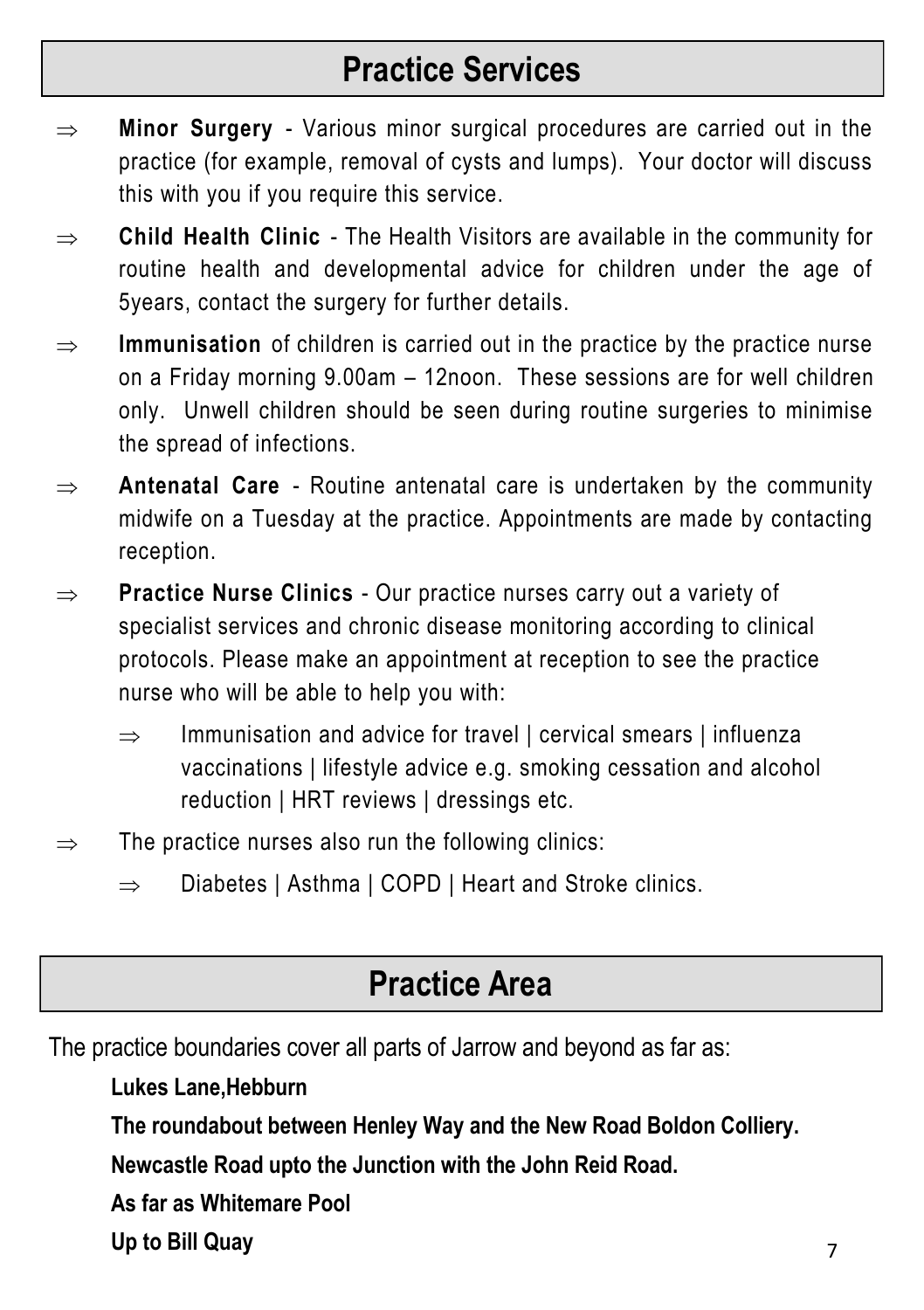## **Complaints**

Whilst we constantly strive to provide a good, friendly and efficient service, we realise that occasionally things do not go as smoothly as we would like. If you think this has happened to you, please come and talk to the Business Manager or Operations Manager, so that we can deal with the problem. If you would prefer you can put your complaint in writing. You will receive an acknowledgement within 24 hours and a response within 10 working days.

## **Registration**

- If you wish to register with the practice, and our lists are open, you will be asked to complete registration and questionnaire health forms. You will need to provide proof of address.
- If we are unable to accept your registration we will give you a reason in writing and let you know what you do next.

## **Information Sharing**

- Your information may be shared with all NHS staff who provide you with healthcare. All staff are bound by strict confidentiality codes.
- If your information is required for other purposes we will not forward any details without your written consent.